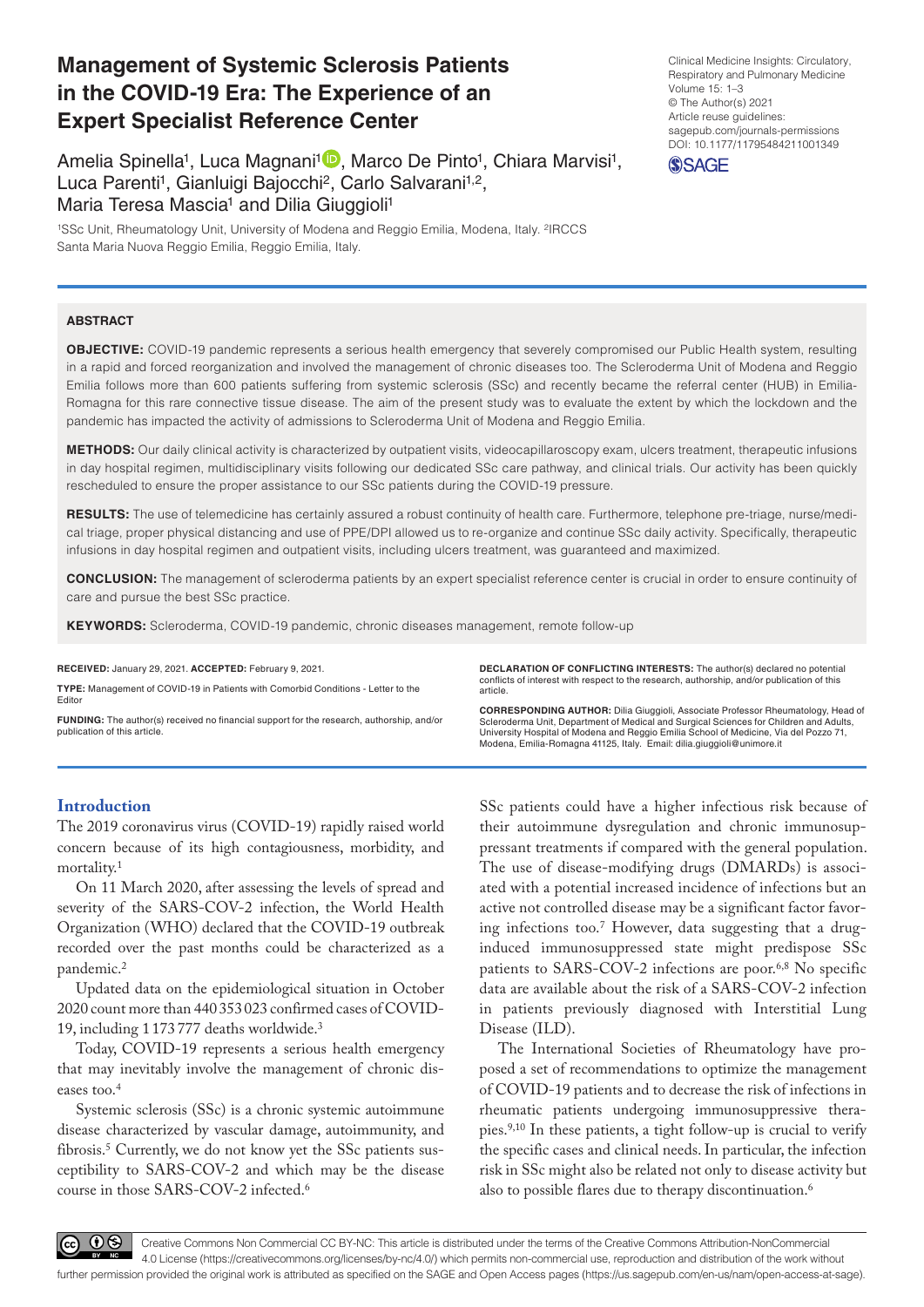While the practitioner should always encourage patients to practice a social and/or physical distancing and appropriate hygiene measures, the reference centers should guarantee a close assistance to SSc patients during COVID-19 outbreak when the routine care activities are upset.<sup>11</sup>

#### **Scleroderma Unit of Modena and Reggio Emilia**

Our Scleroderma Unit follows more than 600 patients suffering from SSc and recently became the referral center (HUB) in Emilia-Romagna for this rare connective tissue disease.12 Vascular and fibrotic processes resulting in skin fibrosis and multiple organ manifestations, such as interstitial lung disease, pulmonary arterial hypertension, and digital ulcers are frequent manifestations of the disease. SSc treatment requires both immune-modulating therapies and vascular therapies for microangiopathy.13-16

Our daily clinical activity is characterized by outpatient visits, videocapillaroscopy exam, ulcers treatment, therapeutic infusions in day hospital regimen (prostanoids, intravenous biologic drugs, and immunoglobulin), multidisciplinary visits following our dedicated SSc care pathway, and clinical trials. Physicians, nurses, specialized in ulcers advanced medications too, and data manager for clinical trials are involved. Autologous stem cell transplantation and challenging studies about stem cells are also performed in our patients with SSc,<sup>17</sup> becoming a therapeutic model with potential socio-economic impact in the national and European network for rare diseases.18

The aim of the present study was to evaluate the extent by which the lockdown and the pandemic has impacted the activity of admissions to Scleroderma (SSc) Unit of Modena and Reggio Emilia. We considered SSc medical out-patient clinic visits, including digital ulcers care and management, and day hospital admissions for various tasks (intravenous therapies, follow-up visits, and multidisciplinary visit).

# **SSc Management in the COVID-19 Era**

#### *Patient self-care education*

A proper self-care education of SSc patients during the SARS-COV-2 outbreak was required. Patients were invited to follow a social and/or physical distancing and appropriate hygiene measures according to WHO and Italian Ministry of Health recommendations.19 A consistent support regarding working topics was also given especially for SSc patients at moderate and high risk of getting infections in working settings. While over the 80% of economic activities were closed or limited, some of our SSc patients were anyway still employed (medical personnel, ground transportation, etc.) and needed some advices on their risk about infection (based on the available data) or different kind of medical certification (ability/inability, illness, etc.).

According to International Societies of Rheumatology recommendations and the Italian Society of Rheumatology (SIR) about COVID-19 pandemic,<sup>6,9,20</sup> we explained how to maintain and/or modulate home therapies, even the immunosuppressive treatments. We highlighted that in SSc patients the infection risk might also be related not only to disease activity but also to possible flares due to therapy discontinuation that should be avoided. Our Hospital Pharmacy and territorial Pharmacies, in accordance with territorial sanitary agencies and/or pharmaceuticals companies, has guaranteed home supplies of drugs.

### *Scleroderma Unit activity during the lockdown period*

A retrospective analysis was conducted in the SSc Unit of Modena and Reggio Emilia

(Emilia-Romagna), regarding all patients admissions during March to May 2020, with special attention to March 9 to May 18, 2020 (lockdown period). Modena and Reggio Emilia provinces showed similar rates of incidence.

Our results were compared with the same period of 2019, without the perception of the existence of COVID-19.

No ethical approval was requested from the different Institutional Review Boards for a simple review of the medical records, since the collection of these data was performed retrospectively but based on data routinely collected during daily clinical practice.

Using diverse ways of communication (video call, skype, mobile phone, email), we guaranteed a solid and daily contact with our SSc patients unable to reach the hospital, guiding them in the management of their disease, with particular attention to treatment issues.

A dedicated SSc nurse, supported by medical opinion where necessary, performed a telephone pre-triage 3days and 1 day before patients' scheduled visit or therapy/medication. All patients were contacted. During these communications, we assessed possible contacts with COVID-19 patients and/or potential risk of COVID-19, investigating about the occurrence of typical symptoms in the last 15days. Four patients reported to be infected (one hospitalization without complications), whilst 6 patients reported contacts to SARS-COV-2 infected persons without developing the infection.

A nursing triage was certainly assured at hospitals and department entrances, including Scleroderma Unit and day hospital, asking for symptoms suggestive of COVID-19 and guaranteeing measurement of body temperature, hand disinfection, surgical masks to the patients. The access was forbidden or limited for caregivers.

Doctors, nurses, and all the sanitary equipe wore (and currently wear) the proper personal protective equipment/individual protection devices (PPE/DPI) and applied recommendations to prevent contaminations. Our SSc staff was used to wearing proper individual protections and followed infections surveillance even pre-COVID, in particular during medication procedures.

The outpatient visits and ulcers medications were organized in order to avoid overcrowding as well as day hospital infusions.